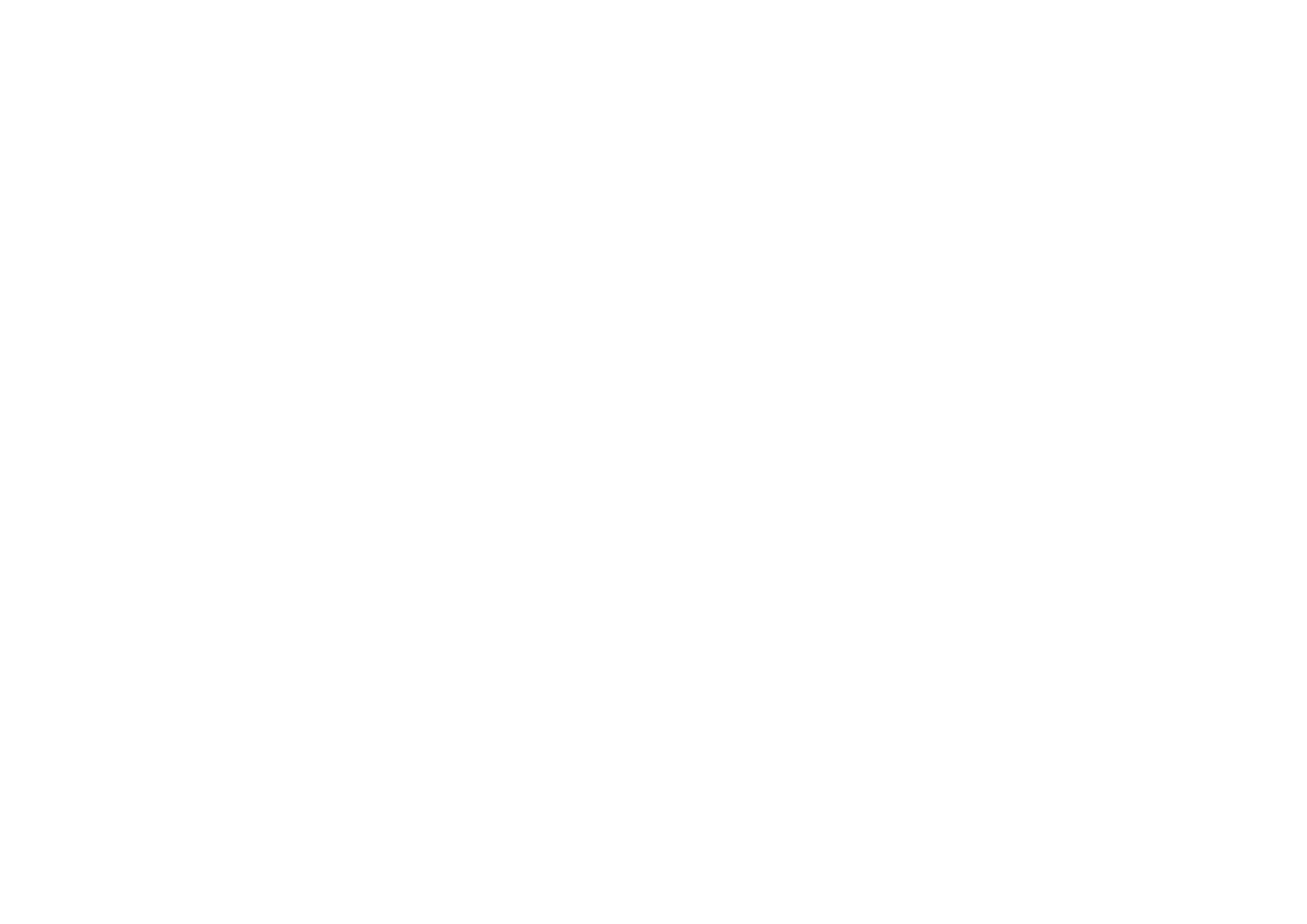



| What am I like at                          | 1 | 2 | 3 | 5 | 6 | 8 | 9 | 10 | Comment on things you've noticed |
|--------------------------------------------|---|---|---|---|---|---|---|----|----------------------------------|
| <b>Understanding and remembering</b>       |   |   |   |   |   |   |   |    |                                  |
| instructions - in class, at work, YOT      |   |   |   |   |   |   |   |    |                                  |
| <b>Understanding a lot of information</b>  |   |   |   |   |   |   |   |    |                                  |
| in one go - spoken or written.             |   |   |   |   |   |   |   |    |                                  |
| Asking for help or telling people I've not |   |   |   |   |   |   |   |    |                                  |
| understood something.                      |   |   |   |   |   |   |   |    |                                  |
| Staying calm when I don't understand or    |   |   |   |   |   |   |   |    |                                  |
| don't know what I should be doing.         |   |   |   |   |   |   |   |    |                                  |
| Thinking of the right words to say what I  |   |   |   |   |   |   |   |    |                                  |
| want to say clearly                        |   |   |   |   |   |   |   |    |                                  |
| Describing or explaining things that have  |   |   |   |   |   |   |   |    |                                  |
| happened (like telling your story)         |   |   |   |   |   |   |   |    |                                  |
| Talking about how I feel or talking when   |   |   |   |   |   |   |   |    |                                  |
| I'm feeling angry, anxious or upset        |   |   |   |   |   |   |   |    |                                  |
| Complicated talking like disagreeing,      |   |   |   |   |   |   |   |    |                                  |
| negotiating or persuading people.          |   |   |   |   |   |   |   |    |                                  |
| <b>Reading - working out the words</b>     |   |   |   |   |   |   |   |    |                                  |
| (spellings) and understanding the ideas    |   |   |   |   |   |   |   |    |                                  |